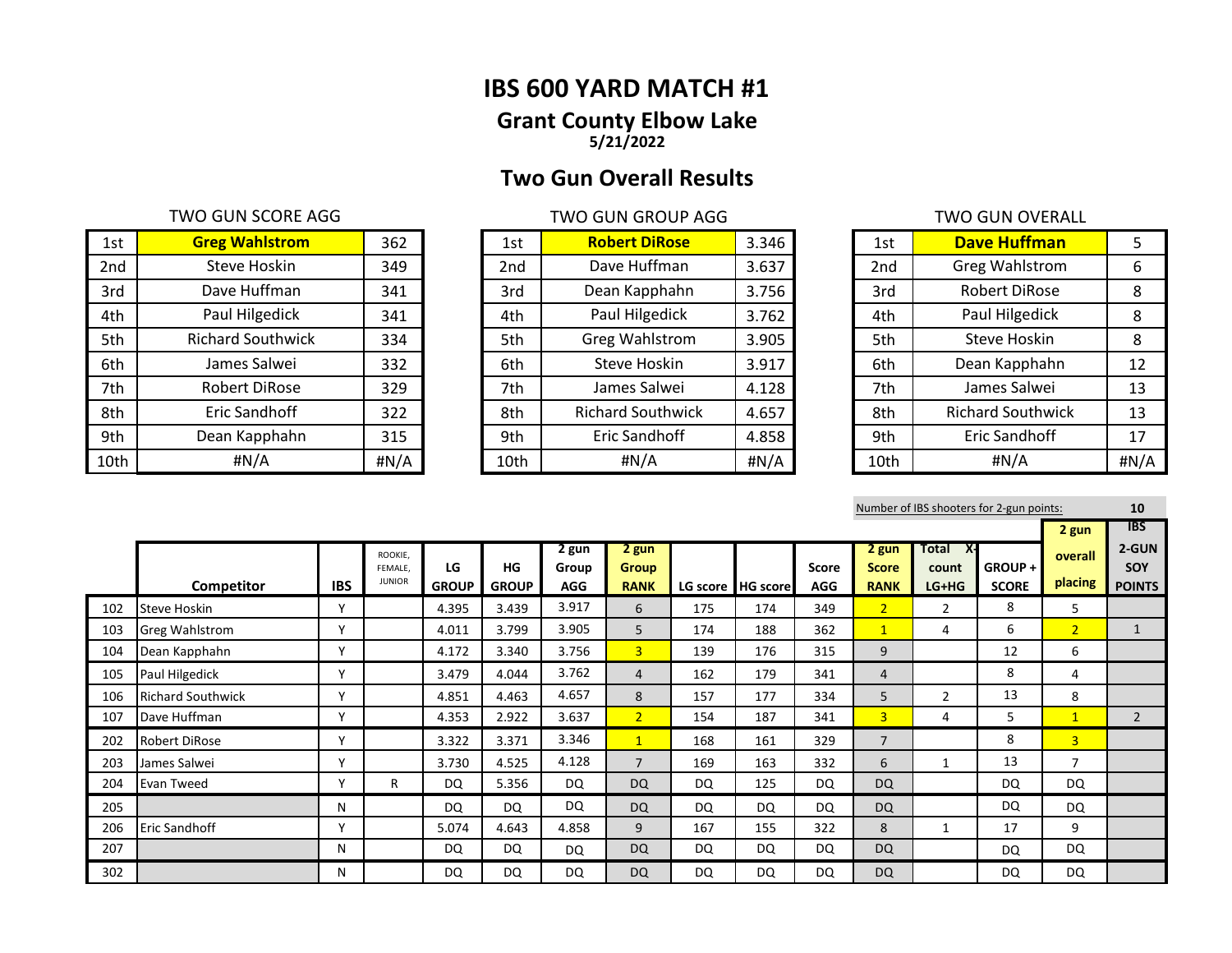|            |            |            |                          |                        |                        |                 |                        |                        |                        |                        |                        |                    |                 | 2 gun                  | <b>IBS</b>    |
|------------|------------|------------|--------------------------|------------------------|------------------------|-----------------|------------------------|------------------------|------------------------|------------------------|------------------------|--------------------|-----------------|------------------------|---------------|
|            |            |            | ROOKIE,                  |                        |                        | 2 gun           | 2 gun                  |                        |                        |                        | 2 gun                  | X-<br><b>Total</b> |                 | overall                | 2-GUN         |
|            |            |            | FEMALE,<br><b>JUNIOR</b> | LG                     | HG                     | Group           | <b>Group</b>           |                        |                        | <b>Score</b>           | <b>Score</b>           | count              | GROUP+          | placing                | <b>SOY</b>    |
|            | Competitor | <b>IBS</b> |                          | <b>GROUP</b>           | <b>GROUP</b>           | <b>AGG</b>      | <b>RANK</b>            | LG score               | <b>HG score</b>        | <b>AGG</b>             | <b>RANK</b>            | LG+HG              | <b>SCORE</b>    |                        | <b>POINTS</b> |
| 303        |            | N          |                          | DQ                     | <b>DQ</b>              | DQ              | <b>DQ</b>              | DQ                     | DQ                     | DQ                     | <b>DQ</b>              |                    | DQ              | <b>DQ</b>              |               |
| 304        |            | N          |                          | DQ                     | DQ                     | DQ              | <b>DQ</b>              | DQ                     | DQ                     | DQ                     | <b>DQ</b>              |                    | <b>DQ</b>       | <b>DQ</b>              |               |
| 305        |            | N          |                          | <b>DQ</b>              | <b>DQ</b>              | <b>DQ</b>       | DQ                     | <b>DQ</b>              | DQ                     | <b>DQ</b>              | DQ                     |                    | DQ              | <b>DQ</b>              |               |
| 306        |            | N          |                          | DQ                     | DQ                     | <b>DQ</b>       | <b>DQ</b>              | DQ                     | DQ                     | DQ                     | <b>DQ</b>              |                    | <b>DQ</b>       | <b>DQ</b>              |               |
| 307        |            | N          |                          | DQ                     | DQ                     | DQ              | <b>DQ</b>              | <b>DQ</b>              | DQ                     | DQ                     | <b>DQ</b>              |                    | DQ              | DQ                     |               |
| 402        |            | N          |                          | DQ                     | <b>DQ</b>              | <b>DQ</b>       | <b>DQ</b>              | <b>DQ</b>              | DQ                     | DQ                     | <b>DQ</b>              |                    | DQ              | <b>DQ</b>              |               |
| 403        |            | N          |                          | <b>DQ</b>              | <b>DQ</b>              | <b>DQ</b>       | <b>DQ</b>              | <b>DQ</b>              | <b>DQ</b>              | <b>DQ</b>              | <b>DQ</b>              |                    | <b>DQ</b>       | <b>DQ</b>              |               |
| 404        |            | N          |                          | <b>DQ</b>              | DQ                     | <b>DQ</b>       | <b>DQ</b>              | DQ                     | DQ                     | DQ                     | <b>DQ</b>              |                    | <b>DQ</b>       | <b>DQ</b>              |               |
| 405        |            | N          |                          | DQ                     | DQ                     | DQ              | <b>DQ</b>              | DQ                     | DQ                     | DQ                     | <b>DQ</b>              |                    | <b>DQ</b>       | DQ                     |               |
| 406        |            | N          |                          | DQ                     | DQ                     | DQ              | <b>DQ</b>              | DQ                     | DQ                     | DQ                     | <b>DQ</b>              |                    | DQ              | <b>DQ</b>              |               |
| 407        |            | N          |                          | DQ                     | DQ                     | DQ              | <b>DQ</b>              | DQ                     | DQ                     | DQ                     | <b>DQ</b>              |                    | <b>DQ</b>       | <b>DQ</b>              |               |
| 502        |            | N          |                          | DQ                     | DQ                     | <b>DQ</b>       | <b>DQ</b>              | <b>DQ</b>              | <b>DQ</b>              | DQ                     | <b>DQ</b>              |                    | <b>DQ</b>       | <b>DQ</b>              |               |
| 503<br>504 |            | N<br>N     |                          | <b>DQ</b><br><b>DQ</b> | <b>DQ</b>              | DQ              | <b>DQ</b><br><b>DQ</b> | <b>DQ</b><br><b>DQ</b> | <b>DQ</b><br>DQ        | <b>DQ</b><br><b>DQ</b> | <b>DQ</b>              |                    | <b>DQ</b>       | <b>DQ</b><br><b>DQ</b> |               |
|            |            |            |                          |                        | DQ                     | DQ              |                        |                        |                        |                        | <b>DQ</b>              |                    | DQ              |                        |               |
| 505        |            | N          |                          | DQ                     | DQ                     | DQ              | <b>DQ</b>              | DQ                     | DQ                     | DQ                     | <b>DQ</b>              |                    | DQ              | <b>DQ</b>              |               |
| 506        |            | N          |                          | <b>DQ</b>              | <b>DQ</b>              | <b>DQ</b>       | <b>DQ</b>              | <b>DQ</b>              | DQ                     | DQ                     | <b>DQ</b>              |                    | <b>DQ</b>       | <b>DQ</b>              |               |
| 507        |            | N          |                          | DQ                     | <b>DQ</b>              | <b>DQ</b>       | <b>DQ</b>              | DQ                     | DQ                     | DQ                     | <b>DQ</b>              |                    | <b>DQ</b>       | DQ                     |               |
| 602        |            | N          |                          | <b>DQ</b>              | DQ                     | <b>DQ</b>       | <b>DQ</b>              | DQ                     | <b>DQ</b>              | DQ                     | <b>DQ</b>              |                    | <b>DQ</b>       | <b>DQ</b>              |               |
| 603<br>604 |            | N<br>N     |                          | DQ<br><b>DQ</b>        | DQ<br><b>DQ</b>        | DQ              | DQ<br><b>DQ</b>        | DQ<br>DQ               | DQ<br><b>DQ</b>        | DQ<br>DQ               | DQ<br><b>DQ</b>        |                    | DQ              | DQ<br><b>DQ</b>        |               |
|            |            |            |                          |                        |                        | DQ              |                        |                        |                        |                        |                        |                    | <b>DQ</b>       |                        |               |
| 605        |            | N          |                          | DQ                     | <b>DQ</b>              | DQ<br><b>DQ</b> | <b>DQ</b>              | <b>DQ</b>              | DQ                     | DQ                     | <b>DQ</b>              |                    | DQ<br><b>DQ</b> | <b>DQ</b>              |               |
| 606<br>607 |            | N<br>N     |                          | <b>DQ</b><br><b>DQ</b> | <b>DQ</b><br>DQ        | DQ              | <b>DQ</b><br><b>DQ</b> | <b>DQ</b><br>DQ        | <b>DQ</b><br><b>DQ</b> | <b>DQ</b><br><b>DQ</b> | <b>DQ</b><br><b>DQ</b> |                    | <b>DQ</b>       | <b>DQ</b><br><b>DQ</b> |               |
|            |            |            |                          |                        |                        | <b>DQ</b>       |                        |                        |                        |                        |                        |                    | <b>DQ</b>       |                        |               |
| 702        |            | N          |                          | DQ                     | DQ                     | DQ              | <b>DQ</b>              | DQ                     | DQ                     | DQ                     | <b>DQ</b>              |                    | DQ              | <b>DQ</b>              |               |
| 703<br>704 |            | N<br>N     |                          | DQ<br><b>DQ</b>        | <b>DQ</b><br><b>DQ</b> | DQ              | <b>DQ</b><br><b>DQ</b> | <b>DQ</b><br><b>DQ</b> | DQ<br>DQ               | DQ<br>DQ               | <b>DQ</b><br><b>DQ</b> |                    | DQ              | <b>DQ</b><br><b>DQ</b> |               |
|            |            |            |                          |                        |                        | <b>DQ</b>       |                        |                        |                        |                        |                        |                    | <b>DQ</b>       |                        |               |
| 705        |            | N          |                          | DQ                     | DQ                     | <b>DQ</b>       | <b>DQ</b>              | DQ                     | DQ                     | DQ                     | <b>DQ</b>              |                    | <b>DQ</b>       | <b>DQ</b>              |               |
| 706<br>707 |            | N<br>N     |                          | <b>DQ</b><br>DQ        | DQ<br>DQ               | DQ              | <b>DQ</b><br><b>DQ</b> | DQ<br>DQ               | DQ<br>DQ               | DQ<br>DQ               | <b>DQ</b><br><b>DQ</b> |                    | DQ              | <b>DQ</b><br><b>DQ</b> |               |
|            |            |            |                          |                        |                        | DQ              |                        |                        |                        |                        |                        |                    | <b>DQ</b>       |                        |               |
| 802        |            | N          |                          | DQ                     | <b>DQ</b>              | DQ              | <b>DQ</b>              | <b>DQ</b>              | DQ                     | DQ                     | <b>DQ</b>              |                    | DQ              | <b>DQ</b>              |               |
| 803<br>804 |            | N<br>N     |                          | DQ<br>DQ               | DQ<br>DQ               | DQ              | DQ<br><b>DQ</b>        | DQ<br>DQ               | DQ<br>DQ               | DQ<br>DQ               | <b>DQ</b><br><b>DQ</b> |                    | <b>DQ</b>       | <b>DQ</b><br><b>DQ</b> |               |
|            |            |            |                          |                        |                        |                 |                        |                        |                        |                        |                        |                    |                 |                        |               |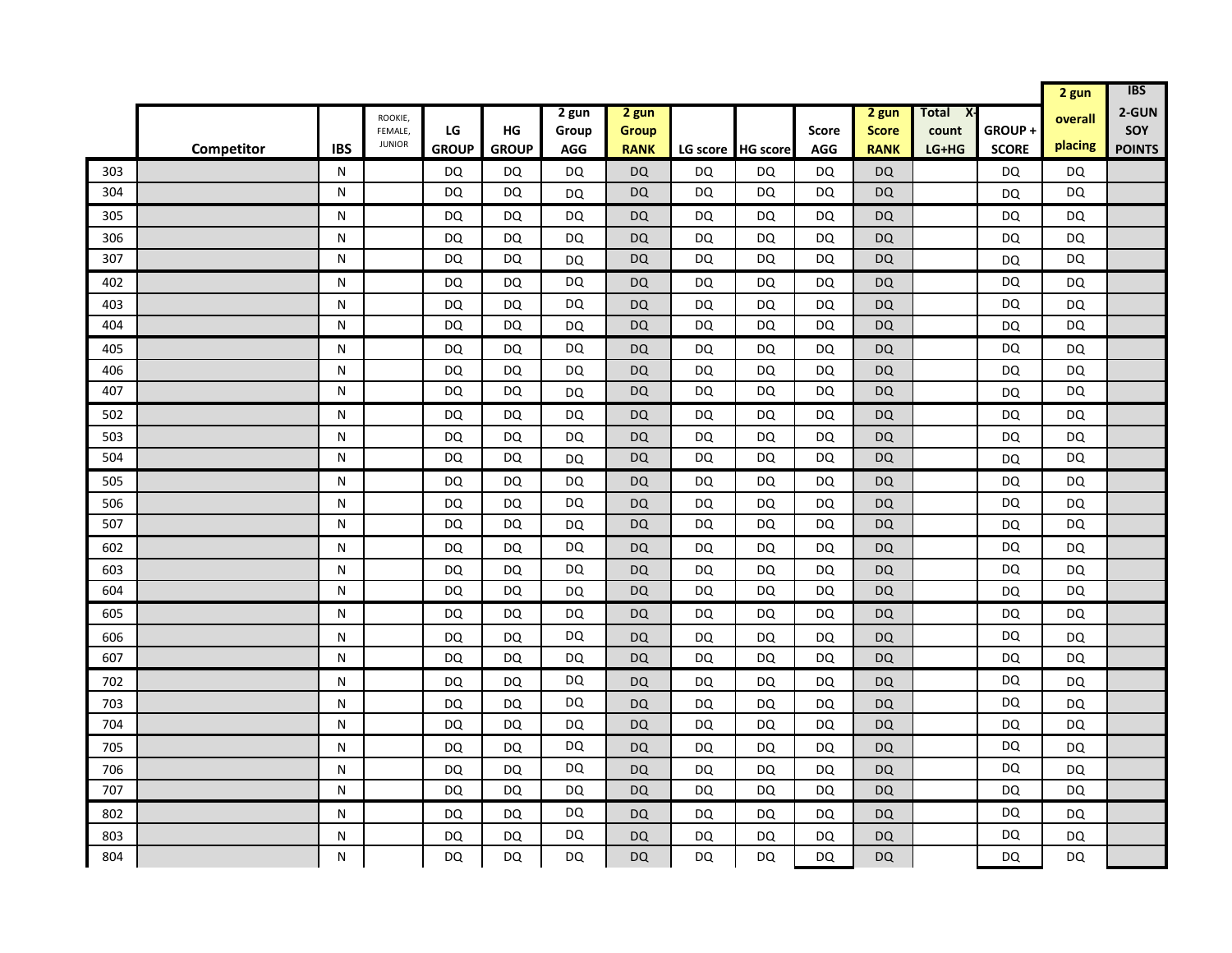## **IBS 600 YARD MATCH #1 Grant County Elbow Lake 5/21/2022**

## **HEAVY GUN RESULTS**

|     | <b>HEAVY GUN SCORE AGG</b> |     |
|-----|----------------------------|-----|
| 1ST | <b>Greg Wahlstrom</b>      | 188 |
| 2ND | Dave Huffman               | 187 |
| 3RD | Paul Hilgedick             | 179 |
| 4TH | <b>Richard Southwick</b>   | 177 |
| 5TH | Dean Kapphahn              | 176 |
| 6TH | Steve Hoskin               | 174 |
| 7TH | James Salwei               | 163 |
| 8TH | <b>Robert DiRose</b>       | 161 |
| 9TH | Eric Sandhoff              | 155 |
|     | Evan Tweed                 | 125 |

**HEAVY GUN SINGLE TARGET HIGHEST SCORE**

|      |       | <b>HEAVY GUN GROUP AGG</b> |                 |     | <b>HEAVY GUN SCORE AGG</b> |      |
|------|-------|----------------------------|-----------------|-----|----------------------------|------|
| 1ST  | 2.922 | <b>Dave Huffman</b>        | 1ST             | 188 | <b>Greg Wahlstrom</b>      | 1ST  |
| 2ND  | 3.340 | Dean Kapphahn              | 2 <sub>nd</sub> | 187 | Dave Huffman               | 2ND  |
| 3RD  | 3.371 | <b>Robert DiRose</b>       | 3rd             | 179 | Paul Hilgedick             | 3RD  |
| 4TH  | 3.439 | Steve Hoskin               | 4th             | 177 | <b>Richard Southwick</b>   | 4TH  |
| 5TH  | 3.799 | <b>Greg Wahlstrom</b>      | 5th             | 176 | Dean Kapphahn              | 5TH  |
| 6TH  | 4.044 | Paul Hilgedick             | 6th             | 174 | Steve Hoskin               | 6TH  |
| 7TH  | 4.463 | <b>Richard Southwick</b>   | 7th             | 163 | James Salwei               | 7TH  |
| 8TH  | 4.525 | James Salwei               | 8th             | 161 | Robert DiRose              | 8TH  |
| 9TH  | 4.643 | Eric Sandhoff              | 9th             | 155 | Eric Sandhoff              | 9TH  |
| 10TH | 5.356 | Evan Tweed                 | 10th            | 125 | Evan Tweed                 | 10TH |

|     | <b>HEAVY GUN SINGLE TARGET HIGHEST SCORE</b> |                 |       | $\lambda$ |     | <b>HEAVY GUN SINGLE TARGET SMALLEST GROUP</b> |    |       | 12th | #N/A                       |    |
|-----|----------------------------------------------|-----------------|-------|-----------|-----|-----------------------------------------------|----|-------|------|----------------------------|----|
| 1ST | <b>Richard Southwick</b>                     | 50 <sub>1</sub> | 2.610 |           | 1ST | Dean Kapphahn                                 | 48 | 1.897 | 13th | #N/A                       |    |
| 2nd | Dean Kapphahn                                | 48              | 1.897 |           | 2ND | Dave Huffman                                  | 44 | 1.951 |      |                            |    |
| 3rd | Dave Huffman                                 | 48              | 2.543 |           | 3RD | Dean Kapphahn                                 | 40 | 2.336 |      | Number of HG IBS shooters: | 10 |

| <b>HEAVY GUN GROUP AGG</b>      |    |       |      | <b>HEAVY GUN OVERALL</b> |      |
|---------------------------------|----|-------|------|--------------------------|------|
| <b>Dave Huffman</b>             |    | 2.922 | 1ST  | <b>Dave Huffman</b>      | 3    |
| Dean Kapphahn                   |    | 3.340 | 2ND  | <b>Greg Wahlstrom</b>    | 6    |
| <b>Robert DiRose</b>            |    | 3.371 | 3RD  | Dean Kapphahn            | 7    |
| Steve Hoskin                    |    | 3.439 | 4TH  | Paul Hilgedick           | 9    |
| Greg Wahlstrom                  |    | 3.799 | 5TH  | <b>Steve Hoskin</b>      | 10   |
| Paul Hilgedick                  |    | 4.044 | 6TH  | <b>Robert DiRose</b>     | 11   |
| <b>Richard Southwick</b>        |    | 4.463 | 7TH  | <b>Richard Southwick</b> | 11   |
| James Salwei                    |    | 4.525 | 8TH  | James Salwei             | 15   |
| <b>Eric Sandhoff</b>            |    | 4.643 | 9TH  | <b>Eric Sandhoff</b>     | 18   |
| Evan Tweed                      |    | 5.356 | 10TH | Evan Tweed               | 20   |
|                                 |    |       | 11th | #N/A                     | #N/A |
| UN SINGLE TARGET SMALLEST GROUP |    |       | 12th | # $N/A$                  | #N/A |
| Dean Kapphahn                   | 48 | 1.897 | 13th | # $N/A$                  | #N/A |
|                                 |    |       |      |                          |      |

|    |                          |              | <b>RELAY</b> | ROOKIE,                        |       |   | <b>HG TARGET 1</b> |       |                | <b>HG TARGET 2</b> |    |   | <b>HG TARGET 3</b> |       |              | <b>HG TARGET 4</b> | SCORE     | <b>SCORE</b> | X              | <b>GROUP</b> | <b>GROUP</b> | (GROUP -       | <b>OVERALL</b> |                | <b>SOY Points</b>       |                |       |
|----|--------------------------|--------------|--------------|--------------------------------|-------|---|--------------------|-------|----------------|--------------------|----|---|--------------------|-------|--------------|--------------------|-----------|--------------|----------------|--------------|--------------|----------------|----------------|----------------|-------------------------|----------------|-------|
|    | Competitor               | <b>IBS</b>   | <b>BENCH</b> | <b>FEMALE</b><br><b>JUNIOR</b> | Score | X | Group              | Score |                | X Group Score      |    | X | Group              | Score | $\mathsf{X}$ | Group              | AGG       |              | RANK TOTAL     | AGG          | <b>RANK</b>  | SCORE)         | <b>PLACE</b>   |                | Score   Group   Overall |                | Total |
|    | <b>Steve Hoskin</b>      | Y            | 102          |                                | 44    |   | 3.041              | 45    | -1             | 4.387              | 45 |   | 3.906              | 40    |              | 2.421              | 174       | 6            |                | 3.439        |              | 10             |                |                |                         |                |       |
|    | <b>Greg Wahlstrom</b>    | Y            | 103          |                                | 47    |   | 3.025              | 46    |                | 5.584              | 48 |   | 3.328              | 47    |              | 3.260              | 188       |              | $\overline{2}$ | 3.799        | 5            | 6              |                | $\overline{2}$ |                         |                | 3     |
|    | Dean Kapphahn            | Y            | 104          |                                | 40    |   | 2.336              | 42    |                | 3.987              | 48 |   | 1.897              | 46    |              | 5.139              | 176       |              |                | 3.340        |              |                | $\overline{3}$ |                | -1                      |                |       |
|    | Paul Hilgedick           | Υ            | 105          |                                | 45    |   | 3.885              | 43    |                | 3.927              | 46 |   | 3.996              | 45    |              | 4.369              | 179       |              |                | 4.044        | 6            | 9              | $\overline{A}$ |                |                         |                |       |
|    | <b>Richard Southwick</b> | $\checkmark$ | 106          |                                | 46    |   | 4.743              | 38    |                | 4.451              | 50 |   | 2.610              | 43    |              | 6.049              | 177       |              | 2              | 4.463        |              | 11             | $\overline{ }$ |                |                         |                |       |
|    | Dave Huffman             | Υ            | 107          |                                | 48    |   | 3.365              | 47    | $\overline{2}$ | 3.828              | 44 |   | 1.951              | 48    |              | 2.543              | 187       |              | $\overline{3}$ | 2.922        |              | $\overline{3}$ |                |                | $\overline{2}$          | $\overline{2}$ | 5     |
|    | <b>Robert DiRose</b>     | Y            | 202          |                                | 36    |   | 2.518              | 35    |                | 3.823              | 45 |   | 2.987              | 45    |              | 4.154              | 161       | 8            |                | 3.371        | в            | 11             | 6              |                |                         |                |       |
|    | James Salwei             | Y            | 203          |                                | 42    |   | 6.265              | 36    |                | 4.007              | 42 |   | 4.099              | 43    |              | 3.729              | 163       |              |                | 4.525        | 8            | 15             | 8              |                |                         |                |       |
| 9  | <b>Evan Tweed</b>        | $\checkmark$ | 204          | $\mathsf{R}$                   | 42    |   | 6.942              | 12    |                | 3.581              | 36 |   | 5.472              | 35    |              | 5.428              | 125       | 10           |                | 5.356        | 10           | 20             | 10             |                |                         |                |       |
| 10 |                          | N            | 205          |                                |       |   |                    |       |                |                    |    |   |                    |       |              |                    | <b>DQ</b> | DQ           |                | DQ           | <b>DQ</b>    | <b>DQ</b>      | DQ             |                |                         |                |       |
| 11 | Eric Sandhoff            | $\checkmark$ | 206          |                                | 25    |   | 5.313              | 47    |                | 4.349              | 45 |   | 3.186              | 38    |              | 5.723              | 155       | 9            |                | 4.643        | 9            | 18             | 9              |                |                         |                |       |
| 12 |                          | N            | 207          |                                |       |   |                    |       |                |                    |    |   |                    |       |              |                    | <b>DQ</b> | DQ           |                | <b>DQ</b>    | <b>DQ</b>    | <b>DQ</b>      | DQ             |                |                         |                |       |
| 13 |                          | N            | 302          |                                |       |   |                    |       |                |                    |    |   |                    |       |              |                    | DQ        | DQ           |                | DQ           | <b>DQ</b>    | <b>DQ</b>      | DQ             |                |                         |                |       |
| 14 |                          | Ν            | 303          |                                |       |   |                    |       |                |                    |    |   |                    |       |              |                    | DQ        | DQ           |                | DQ           | <b>DQ</b>    | <b>DQ</b>      | DQ             |                |                         |                |       |
| 15 |                          | N            | 304          |                                |       |   |                    |       |                |                    |    |   |                    |       |              |                    | DQ        | DQ           |                | DQ           | <b>DQ</b>    | <b>DQ</b>      | DQ             |                |                         |                |       |
| 16 |                          | N            | 305          |                                |       |   |                    |       |                |                    |    |   |                    |       |              |                    | <b>DQ</b> | DQ           |                | <b>DQ</b>    | <b>DQ</b>    | <b>DQ</b>      | DQ             |                |                         |                |       |
| 17 |                          | N            | 306          |                                |       |   |                    |       |                |                    |    |   |                    |       |              |                    | DQ        | DQ           |                | DQ           | <b>DQ</b>    | <b>DQ</b>      | <b>DQ</b>      |                |                         |                |       |
| 18 |                          | N            | 307          |                                |       |   |                    |       |                |                    |    |   |                    |       |              |                    | DQ        | <b>DQ</b>    |                | DQ           | <b>DQ</b>    | <b>DQ</b>      | <b>DQ</b>      |                |                         |                |       |
| 19 |                          | N            | 402          |                                |       |   |                    |       |                |                    |    |   |                    |       |              |                    | DQ        | DQ           |                | DQ           | DQ           | <b>DQ</b>      | DQ             |                |                         |                |       |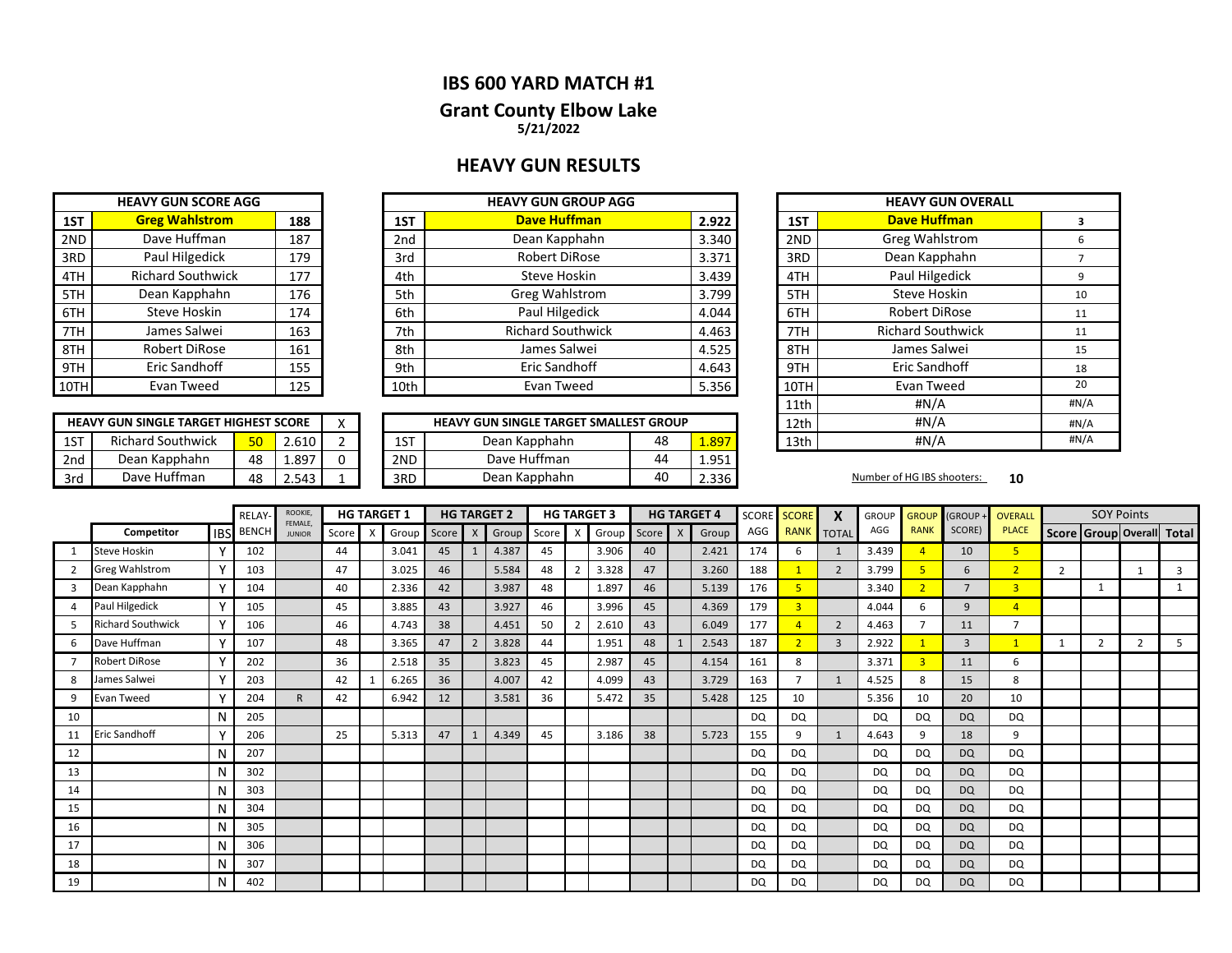|    |            |   | RELAY            | ROOKIE,<br>FEMALE, |         | <b>HG TARGET 1</b> |  | <b>HG TARGET 2</b>                        |  | <b>HG TARGET 3</b> |  | <b>HG TARGET 4</b> |           | SCORE SCORE | $\mathbf{x}$ | GROUP     | <b>GROUP</b> | (GROUP    | OVERALL      |                           | <b>SOY Points</b> |  |
|----|------------|---|------------------|--------------------|---------|--------------------|--|-------------------------------------------|--|--------------------|--|--------------------|-----------|-------------|--------------|-----------|--------------|-----------|--------------|---------------------------|-------------------|--|
|    | Competitor |   | <b>IBS</b> BENCH | <b>JUNIOR</b>      | Score X |                    |  | Group Score X Group Score X Group Score X |  |                    |  | Group              |           | AGG RANK    | <b>TOTAL</b> | AGG       | <b>RANK</b>  | SCORE)    | <b>PLACE</b> | Score Group Overall Total |                   |  |
| 20 |            | N | 403              |                    |         |                    |  |                                           |  |                    |  |                    | DQ        | DQ          |              | DQ        | DQ           | DQ        | <b>DQ</b>    |                           |                   |  |
| 21 |            | N | 404              |                    |         |                    |  |                                           |  |                    |  |                    | <b>DQ</b> | DQ          |              | <b>DQ</b> | DQ           | <b>DQ</b> | <b>DQ</b>    |                           |                   |  |
| 22 |            | N | 405              |                    |         |                    |  |                                           |  |                    |  |                    | DQ        | DQ          |              | <b>DQ</b> | DQ           | <b>DQ</b> | <b>DQ</b>    |                           |                   |  |
| 23 |            | N | 406              |                    |         |                    |  |                                           |  |                    |  |                    | <b>DQ</b> | DQ          |              | <b>DQ</b> | <b>DQ</b>    | <b>DQ</b> | <b>DQ</b>    |                           |                   |  |
| 24 |            | N | 407              |                    |         |                    |  |                                           |  |                    |  |                    | <b>DQ</b> | DQ          |              | <b>DQ</b> | <b>DQ</b>    | <b>DQ</b> | DQ           |                           |                   |  |
| 25 |            | N | 502              |                    |         |                    |  |                                           |  |                    |  |                    | <b>DQ</b> | DQ          |              | <b>DQ</b> | DQ           | <b>DQ</b> | <b>DQ</b>    |                           |                   |  |
| 26 |            | N | 503              |                    |         |                    |  |                                           |  |                    |  |                    | <b>DQ</b> | DQ          |              | <b>DQ</b> | DQ           | <b>DQ</b> | <b>DQ</b>    |                           |                   |  |
| 27 |            | N | 504              |                    |         |                    |  |                                           |  |                    |  |                    | <b>DQ</b> | DQ          |              | <b>DQ</b> | <b>DQ</b>    | <b>DQ</b> | <b>DQ</b>    |                           |                   |  |
| 28 |            | N | 505              |                    |         |                    |  |                                           |  |                    |  |                    | DQ        | DQ          |              | DQ        | DQ           | <b>DQ</b> | DQ           |                           |                   |  |
| 29 |            | N | 506              |                    |         |                    |  |                                           |  |                    |  |                    | <b>DQ</b> | DQ          |              | DQ        | DQ           | <b>DQ</b> | <b>DQ</b>    |                           |                   |  |
| 30 |            | N | 507              |                    |         |                    |  |                                           |  |                    |  |                    | <b>DQ</b> | <b>DQ</b>   |              | <b>DQ</b> | <b>DQ</b>    | <b>DQ</b> | <b>DQ</b>    |                           |                   |  |
| 31 |            | N | 602              |                    |         |                    |  |                                           |  |                    |  |                    | DQ        | DQ          |              | DQ        | DQ           | <b>DQ</b> | DQ           |                           |                   |  |
| 32 |            | N | 603              |                    |         |                    |  |                                           |  |                    |  |                    | <b>DQ</b> | DQ          |              | DQ        | DQ           | <b>DQ</b> | DQ           |                           |                   |  |
| 33 |            | N | 604              |                    |         |                    |  |                                           |  |                    |  |                    | <b>DQ</b> | DQ          |              | <b>DQ</b> | <b>DQ</b>    | <b>DQ</b> | <b>DQ</b>    |                           |                   |  |
| 34 |            | N | 605              |                    |         |                    |  |                                           |  |                    |  |                    | DQ        | DQ          |              | DQ        | DQ           | <b>DQ</b> | <b>DQ</b>    |                           |                   |  |
| 35 |            | N | 606              |                    |         |                    |  |                                           |  |                    |  |                    | <b>DQ</b> | DQ          |              | DQ        | DQ           | <b>DQ</b> | DQ           |                           |                   |  |
| 36 |            | N | 607              |                    |         |                    |  |                                           |  |                    |  |                    | <b>DQ</b> | DQ          |              | <b>DQ</b> | DQ           | <b>DQ</b> | <b>DQ</b>    |                           |                   |  |
| 37 |            | N | 702              |                    |         |                    |  |                                           |  |                    |  |                    | <b>DQ</b> | DQ          |              | DQ        | DQ           | <b>DQ</b> | DQ           |                           |                   |  |
| 38 |            | N | 703              |                    |         |                    |  |                                           |  |                    |  |                    | <b>DQ</b> | DQ          |              | <b>DQ</b> | DQ           | <b>DQ</b> | <b>DQ</b>    |                           |                   |  |
| 39 |            | N | 704              |                    |         |                    |  |                                           |  |                    |  |                    | <b>DQ</b> | DQ          |              | <b>DQ</b> | <b>DQ</b>    | <b>DQ</b> | DQ           |                           |                   |  |
| 40 |            | N | 705              |                    |         |                    |  |                                           |  |                    |  |                    | <b>DQ</b> | DQ          |              | <b>DQ</b> | DQ           | <b>DQ</b> | <b>DQ</b>    |                           |                   |  |
| 41 |            | N | 706              |                    |         |                    |  |                                           |  |                    |  |                    | <b>DQ</b> | <b>DQ</b>   |              | <b>DQ</b> | DQ           | <b>DQ</b> | <b>DQ</b>    |                           |                   |  |
| 42 |            | N | 707              |                    |         |                    |  |                                           |  |                    |  |                    | <b>DQ</b> | DQ          |              | DQ        | DQ           | <b>DQ</b> | DQ           |                           |                   |  |
| 43 |            | N | 802              |                    |         |                    |  |                                           |  |                    |  |                    | <b>DQ</b> | DQ          |              | DQ        | DQ           | <b>DQ</b> | DQ           |                           |                   |  |
| 44 |            | N | 803              |                    |         |                    |  |                                           |  |                    |  |                    | <b>DQ</b> | DQ          |              | DQ        | DQ           | <b>DQ</b> | DQ           |                           |                   |  |
| 45 |            | N | 804              |                    |         |                    |  |                                           |  |                    |  |                    | DQ        | <b>DQ</b>   |              | DQ        | <b>DQ</b>    | <b>DQ</b> | <b>DQ</b>    |                           |                   |  |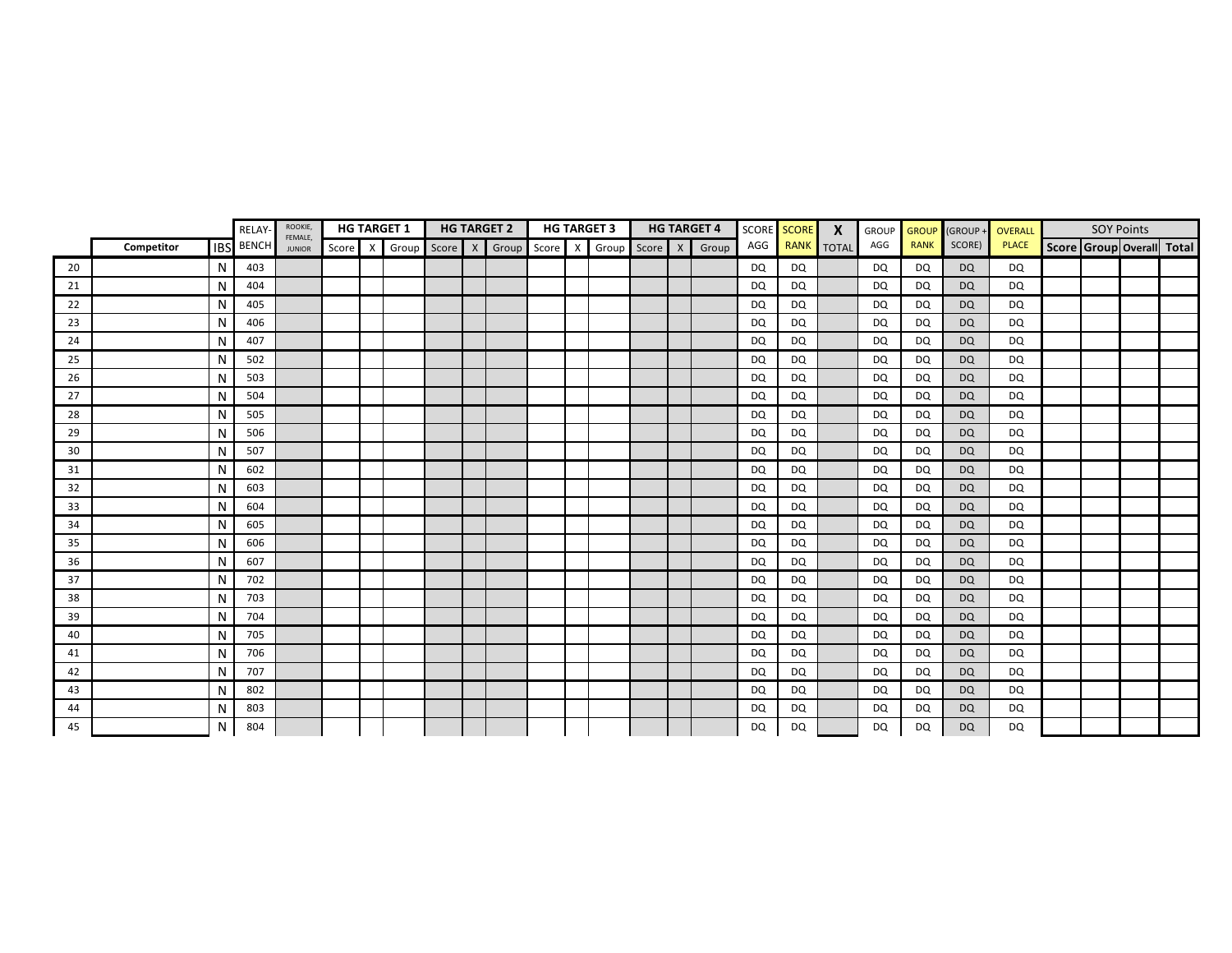## **IBS 600 YARD MATCH #1**

### **5/21/2022 Grant County Elbow Lake**

## **LIGHT GUN RESULTS**

|      | <b>LIGHT GUN SCORE AGG</b> |      |
|------|----------------------------|------|
| 1ST  | <b>Steve Hoskin</b>        | 175  |
| 2ND  | Greg Wahlstrom             | 174  |
| 3RD  | James Salwei               | 169  |
| 4TH  | <b>Robert DiRose</b>       | 168  |
| 5TH  | Eric Sandhoff              | 167  |
| 6TH  | Paul Hilgedick             | 162  |
| 7TH  | <b>Richard Southwick</b>   | 157  |
| 8TH  | Dave Huffman               | 154  |
| 9TH  | Dean Kapphahn              | 139  |
| 10TH | #N/A                       | #N/A |

**LIGHT GUN SINGLE TARGET HIGHEST SCORE**

|      | <b>LIGHT GUN SCORE AGG</b> |      |      | <b>LIGHT GUN GROUP AGG</b> |       |
|------|----------------------------|------|------|----------------------------|-------|
| 1ST  | <b>Steve Hoskin</b>        | 175  | 1ST  | <b>Robert DiRose</b>       | 3.322 |
| 2ND  | Greg Wahlstrom             | 174  | 2nd  | Paul Hilgedick             | 3.479 |
| 3RD  | James Salwei               | 169  | 3rd  | James Salwei               | 3.730 |
| 4TH  | Robert DiRose              | 168  | 4th  | Greg Wahlstrom             | 4.011 |
| 5TH  | Eric Sandhoff              | 167  | 5th  | Dean Kapphahn              | 4.172 |
| 6TH  | Paul Hilgedick             | 162  | 6th  | Dave Huffman               | 4.353 |
| 7TH  | <b>Richard Southwick</b>   | 157  | 7th  | Steve Hoskin               | 4.395 |
| 8TH  | Dave Huffman               | 154  | 8th  | <b>Richard Southwick</b>   | 4.851 |
| 9TH  | Dean Kapphahn              | 139  | 9th  | <b>Eric Sandhoff</b>       | 5.074 |
| 10TH | #N/A                       | #N/A | 10th | #N/A                       | #N/A  |

|     | LIGHT GUN SINGLE TARGET HIGHEST SCORE |    |       | $\lambda$ |                 | LIGHT GUN SINGLE TARGET SMALLEST GROUP | 12th | #N/A  |      |                            |    |
|-----|---------------------------------------|----|-------|-----------|-----------------|----------------------------------------|------|-------|------|----------------------------|----|
| 1ST | : Wahlstrom<br>Greg                   | 49 | 2.296 |           | 1 CT<br>LJ.     | James Salwei                           | ັ    | .445  | 13th | #N/A                       |    |
| 2ND | Dave Huffman                          | 48 | 3.476 |           | 2 <sub>nd</sub> | Robert DiRose                          | 35   | 1.923 |      |                            |    |
| 3RD | Paul Hilgedick                        | 48 | 3.886 |           | 3rd             | Dean Kapphahn                          | 44   | 2.068 |      | Number of LG IBS shooters: | 10 |

| <b>T GUN GROUP AGG</b>           |  |       |      | <b>LIGHT GUN OVERALL</b> |      |
|----------------------------------|--|-------|------|--------------------------|------|
| <b>Robert DiRose</b>             |  | 3.322 | 1ST  | <b>Robert DiRose</b>     | 5    |
| Paul Hilgedick                   |  | 3.479 | 2ND  | James Salwei             | 6    |
| James Salwei                     |  | 3.730 | 3RD  | <b>Greg Wahlstrom</b>    | 6    |
| reg Wahlstrom                    |  | 4.011 | 4TH  | Paul Hilgedick           | 8    |
| ean Kapphahn                     |  | 4.172 | 5TH  | <b>Steve Hoskin</b>      | 8    |
| Dave Huffman                     |  | 4.353 | 6TH  | Dean Kapphahn            | 14   |
| <b>Steve Hoskin</b>              |  | 4.395 | 7TH  | Dave Huffman             | 14   |
| hard Southwick                   |  | 4.851 | 8TH  | <b>Eric Sandhoff</b>     | 14   |
| Eric Sandhoff                    |  | 5.074 | 9TH  | <b>Richard Southwick</b> | 15   |
| #N/A                             |  | #N/A  | 10TH | #N/A                     | #N/A |
|                                  |  |       | 11th | #N/A                     | #N/A |
| <b>GLE TARGET SMALLEST GROUP</b> |  |       | 12th | #N/A                     | #N/A |
| s Salwei<br>37<br>1.445          |  |       | 13th | #N/A                     | #N/A |
|                                  |  |       |      |                          |      |

|                |                          |              | RELAY        | <b>ROOKIE</b>            |       |          | <b>LG TARGET 1</b> |    | <b>LG TARGET 2</b>          |    | <b>LG TARGET 3</b> |                 |              | <b>LG TARGET 4</b> | <b>SCORE</b> | <b>SCORE</b>   | $\boldsymbol{x}$ | <b>GROUP</b> | <b>GROUP</b>   | (GROUP+   | <b>OVERALL</b>          |                           | <b>SOY Points</b> |   |   |
|----------------|--------------------------|--------------|--------------|--------------------------|-------|----------|--------------------|----|-----------------------------|----|--------------------|-----------------|--------------|--------------------|--------------|----------------|------------------|--------------|----------------|-----------|-------------------------|---------------------------|-------------------|---|---|
|                | Competitor               | <b>IBS</b>   | <b>BENCH</b> | FEMALE,<br><b>JUNIOR</b> | Score | $\times$ |                    |    | Group Score X Group Score X |    | Group              | Score           | $\mathsf{X}$ | Group              | AGG          | <b>RANK</b>    | <b>TOTAL</b>     | AGG          | <b>RANK</b>    | SCORE)    | <b>PLACE</b>            | Score Group Overall Total |                   |   |   |
|                | <b>Steve Hoskin</b>      |              | 102          |                          | 47    | 1        | 4.656              | 41 | 3.223                       | 45 | 3.405              | 42              |              | 6.295              | 175          |                | 1                | 4.395        | $\overline{ }$ | 8         | 5 <sup>1</sup>          | 2                         |                   |   | 2 |
| $\mathfrak{p}$ | Greg Wahlstrom           |              | 103          |                          | 49    |          | 2.296              | 41 | 3.569                       | 46 | 3.579              | 38              |              | 6.601              | 174          | $\overline{2}$ | $\overline{2}$   | 4.011        |                | 6         | $\overline{\mathbf{3}}$ |                           |                   |   |   |
| $\overline{3}$ | Dean Kapphahn            | $\mathsf{v}$ | 104          |                          | 44    |          | 2.068              | 41 | 3.337                       | 41 | 4.619              | 13              |              | 6.662              | 139          | 9              |                  | 4.172        |                | 14        | 6                       |                           |                   |   |   |
| $\Lambda$      | Paul Hilgedick           | $\vee$       | 105          |                          | 48    |          | 3.886              | 44 | 3.598                       | 40 | 3.137              | 30 <sup>°</sup> |              | 3.294              | 162          | 6              |                  | 3.479        | $\overline{2}$ | 8         | $\overline{4}$          |                           | $\mathbf{1}$      |   |   |
|                | <b>Richard Southwick</b> |              | 106          |                          | 41    |          | 3.263              | 41 | 4.061                       | 43 | 5.072              | 32              |              | 7.007              | 157          | $\overline{7}$ |                  | 4.851        | 8              | 15        | 9                       |                           |                   |   |   |
| 6              | Dave Huffman             | $\mathsf{v}$ | 107          |                          | 43    |          | 4.756              | 48 | 3.476                       | 33 | 3.088              | 30              |              | 6.090              | 154          | 8              | $\mathbf{1}$     | 4.353        | 6              | 14        | ∍                       |                           |                   |   |   |
|                | Robert DiRose            | $\vee$       | 202          |                          | 43    |          | 5.288              | 46 | 2.802                       | 44 | 3.275              | 35              |              | 1.923              | 168          | $\overline{4}$ |                  | 3.322        |                | 5         | $\overline{1}$          |                           | 2                 | 2 |   |
| 8              | James Salwei             |              | 203          |                          | 46    |          | 5.931              | 41 | 4.857                       | 37 | 1.445              | 45              |              | 2.688              | 169          | $\overline{3}$ |                  | 3.730        | $\overline{3}$ | 6         | $\overline{2}$          |                           |                   |   |   |
| 9              | Evan Tweed               | $\mathbf{v}$ | 204          | $\mathsf{R}$             | 15    |          | 3.615              | 38 | 4.509                       | DQ | <b>DQ</b>          | <b>DQ</b>       |              | <b>DQ</b>          | DQ           | DQ             |                  | DQ           | DQ             | <b>DQ</b> | DQ                      |                           |                   |   |   |
| 10             |                          | N            | 205          |                          |       |          |                    |    |                             |    |                    |                 |              |                    | DQ           | <b>DQ</b>      |                  | DQ           | DQ             | <b>DQ</b> | DQ                      |                           |                   |   |   |
| 11             | Eric Sandhoff            |              | 206          |                          | 44    |          | 6.285              | 45 | 4.321                       | 40 | 4.239              | 38              |              | 5.451              | 167          | 5              |                  | 5.074        | q              | 14        | 8                       |                           |                   |   |   |
| 12             |                          | N            | 207          |                          |       |          |                    |    |                             |    |                    |                 |              |                    | DQ           | DQ             |                  | DQ           | DQ             | <b>DQ</b> | DQ                      |                           |                   |   |   |
| 13             |                          |              | 302          |                          |       |          |                    |    |                             |    |                    |                 |              |                    | DQ           | DQ             |                  | DQ           | <b>DQ</b>      | <b>DQ</b> | DQ                      |                           |                   |   |   |
| 14             |                          |              | 303          |                          |       |          |                    |    |                             |    |                    |                 |              |                    | DQ           | DQ             |                  | DQ           | DQ             | <b>DQ</b> | <b>DQ</b>               |                           |                   |   |   |
| 15             |                          | N            | 304          |                          |       |          |                    |    |                             |    |                    |                 |              |                    | DQ           | DQ             |                  | DQ           | DQ             | <b>DQ</b> | DQ                      |                           |                   |   |   |
| 16             |                          |              | 305          |                          |       |          |                    |    |                             |    |                    |                 |              |                    | DQ           | DQ             |                  | DQ           | <b>DQ</b>      | <b>DQ</b> | DQ                      |                           |                   |   |   |
| 17             |                          |              | 306          |                          |       |          |                    |    |                             |    |                    |                 |              |                    | DQ           | DQ             |                  | DQ           | DQ             | <b>DQ</b> | DQ                      |                           |                   |   |   |
| 18             |                          | N            | 307          |                          |       |          |                    |    |                             |    |                    |                 |              |                    | DQ           | DQ             |                  | DQ           | DQ             | <b>DQ</b> | DQ                      |                           |                   |   |   |
| 19             |                          | N            | 402          |                          |       |          |                    |    |                             |    |                    |                 |              |                    | DQ           | DQ             |                  | DQ           | DQ             | <b>DQ</b> | DQ                      |                           |                   |   |   |
| 20             |                          | N            | 403          |                          |       |          |                    |    |                             |    |                    |                 |              |                    | DQ           | DQ             |                  | DQ           | DQ             | <b>DQ</b> | DQ                      |                           |                   |   |   |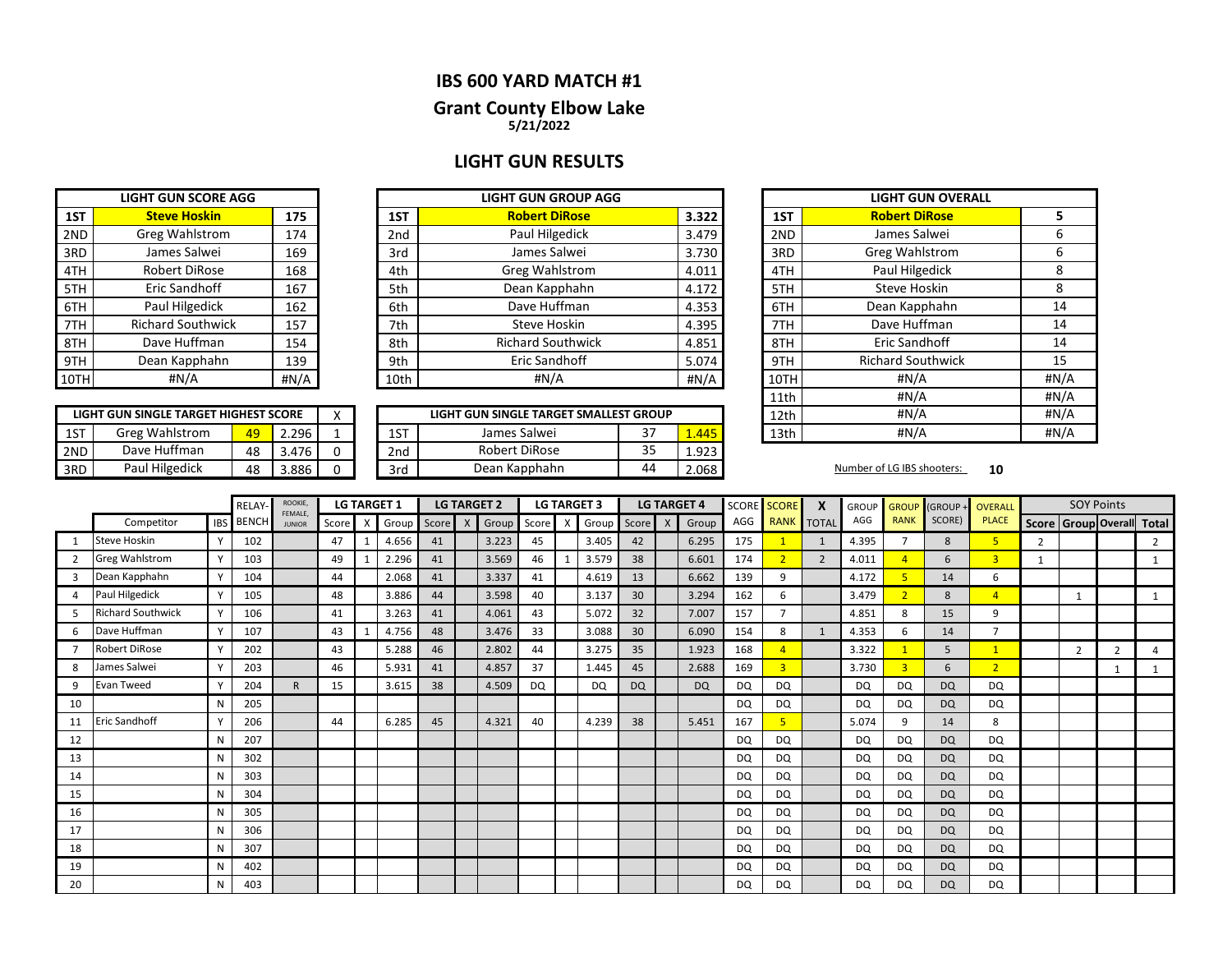|    | ROOKIE,<br><b>LG TARGET 1</b><br><b>LG TARGET 2</b><br><b>RELAY</b><br>FEMALE, |    | <b>LG TARGET 3</b><br><b>LG TARGET 4</b> |               |  |  |  | SCORE SCORE | $\mathsf{X}$ | <b>GROUP</b> | <b>GROUP</b> | (GROUP+                                                 | <b>OVERALL</b> |                | <b>SOY Points</b> |           |             |           |              |  |  |                           |
|----|--------------------------------------------------------------------------------|----|------------------------------------------|---------------|--|--|--|-------------|--------------|--------------|--------------|---------------------------------------------------------|----------------|----------------|-------------------|-----------|-------------|-----------|--------------|--|--|---------------------------|
|    | Competitor                                                                     |    | <b>IBS</b> BENCH                         | <b>JUNIOR</b> |  |  |  |             |              |              |              | Score X Group Score X Group Score X Group Score X Group |                | AGG RANK TOTAL |                   | AGG       | <b>RANK</b> | SCORE)    | <b>PLACE</b> |  |  | Score Group Overall Total |
| 21 |                                                                                | N  | 404                                      |               |  |  |  |             |              |              |              |                                                         | DQ             | DQ.            |                   | DQ        | <b>DQ</b>   | <b>DQ</b> | DQ           |  |  |                           |
| 22 |                                                                                | N. | 405                                      |               |  |  |  |             |              |              |              |                                                         | <b>DQ</b>      | DQ             |                   | DQ        | DQ          | <b>DQ</b> | DQ           |  |  |                           |
| 23 |                                                                                | N  | 406                                      |               |  |  |  |             |              |              |              |                                                         | <b>DQ</b>      | DQ             |                   | DQ        | DQ          | <b>DQ</b> | DQ           |  |  |                           |
| 24 |                                                                                | N  | 407                                      |               |  |  |  |             |              |              |              |                                                         | <b>DQ</b>      | DQ             |                   | <b>DQ</b> | <b>DQ</b>   | <b>DQ</b> | <b>DQ</b>    |  |  |                           |
| 25 |                                                                                | N  | 502                                      |               |  |  |  |             |              |              |              |                                                         | <b>DQ</b>      | DQ             |                   | DQ        | DQ.         | DQ        | DQ           |  |  |                           |
| 26 |                                                                                | N  | 503                                      |               |  |  |  |             |              |              |              |                                                         | <b>DQ</b>      | DQ             |                   | <b>DQ</b> | <b>DQ</b>   | <b>DQ</b> | DQ           |  |  |                           |
| 27 |                                                                                | N  | 504                                      |               |  |  |  |             |              |              |              |                                                         | <b>DQ</b>      | DQ             |                   | <b>DQ</b> | <b>DQ</b>   | <b>DQ</b> | <b>DQ</b>    |  |  |                           |
| 28 |                                                                                | N  | 505                                      |               |  |  |  |             |              |              |              |                                                         | <b>DQ</b>      | DQ             |                   | <b>DQ</b> | <b>DQ</b>   | <b>DQ</b> | <b>DQ</b>    |  |  |                           |
| 29 |                                                                                | N  | 506                                      |               |  |  |  |             |              |              |              |                                                         | <b>DQ</b>      | DQ             |                   | DQ        | <b>DQ</b>   | <b>DQ</b> | DQ           |  |  |                           |
| 30 |                                                                                | N  | 507                                      |               |  |  |  |             |              |              |              |                                                         | <b>DQ</b>      | DQ             |                   | <b>DQ</b> | <b>DQ</b>   | <b>DQ</b> | DQ           |  |  |                           |
| 31 |                                                                                | N  | 602                                      |               |  |  |  |             |              |              |              |                                                         | <b>DQ</b>      | DQ             |                   | DQ        | <b>DQ</b>   | <b>DQ</b> | DQ           |  |  |                           |
| 32 |                                                                                | N  | 603                                      |               |  |  |  |             |              |              |              |                                                         | <b>DQ</b>      | DQ             |                   | <b>DQ</b> | <b>DQ</b>   | <b>DQ</b> | <b>DQ</b>    |  |  |                           |
| 33 |                                                                                | N  | 604                                      |               |  |  |  |             |              |              |              |                                                         | <b>DQ</b>      | DQ             |                   | DQ        | <b>DQ</b>   | <b>DQ</b> | DQ           |  |  |                           |
| 34 |                                                                                | N  | 605                                      |               |  |  |  |             |              |              |              |                                                         | <b>DQ</b>      | DQ             |                   | DQ        | DQ          | <b>DQ</b> | DQ           |  |  |                           |
| 35 |                                                                                | N  | 606                                      |               |  |  |  |             |              |              |              |                                                         | <b>DQ</b>      | DQ             |                   | <b>DQ</b> | <b>DQ</b>   | <b>DQ</b> | DQ           |  |  |                           |
| 36 |                                                                                | N  | 607                                      |               |  |  |  |             |              |              |              |                                                         | DQ             | DQ             |                   | DQ        | DQ.         | <b>DQ</b> | DQ           |  |  |                           |
| 37 |                                                                                | N  | 702                                      |               |  |  |  |             |              |              |              |                                                         | <b>DQ</b>      | DQ             |                   | DQ        | <b>DQ</b>   | <b>DQ</b> | DQ           |  |  |                           |
| 38 |                                                                                | N  | 703                                      |               |  |  |  |             |              |              |              |                                                         | <b>DQ</b>      | DQ             |                   | <b>DQ</b> | DQ          | <b>DQ</b> | DQ           |  |  |                           |
| 39 |                                                                                | N  | 704                                      |               |  |  |  |             |              |              |              |                                                         | <b>DQ</b>      | DQ             |                   | DQ        | <b>DQ</b>   | <b>DQ</b> | <b>DQ</b>    |  |  |                           |
| 40 |                                                                                | N  | 705                                      |               |  |  |  |             |              |              |              |                                                         | <b>DQ</b>      | DQ             |                   | DQ        | <b>DQ</b>   | <b>DQ</b> | DQ           |  |  |                           |
| 41 |                                                                                | N  | 706                                      |               |  |  |  |             |              |              |              |                                                         | <b>DQ</b>      | DQ             |                   | <b>DQ</b> | DQ          | <b>DQ</b> | DQ           |  |  |                           |
| 42 |                                                                                | N  | 707                                      |               |  |  |  |             |              |              |              |                                                         | <b>DQ</b>      | DQ             |                   | DQ        | DQ          | <b>DQ</b> | DQ           |  |  |                           |
| 43 |                                                                                | N  | 802                                      |               |  |  |  |             |              |              |              |                                                         | <b>DQ</b>      | DQ             |                   | <b>DQ</b> | <b>DQ</b>   | <b>DQ</b> | DQ           |  |  |                           |
| 44 |                                                                                | N  | 803                                      |               |  |  |  |             |              |              |              |                                                         | DQ             | DQ             |                   | DQ        | DQ          | <b>DQ</b> | DQ           |  |  |                           |
| 45 |                                                                                | N  | 804                                      |               |  |  |  |             |              |              |              |                                                         | <b>DQ</b>      | DQ             |                   | <b>DQ</b> | DQ          | <b>DQ</b> | DQ           |  |  |                           |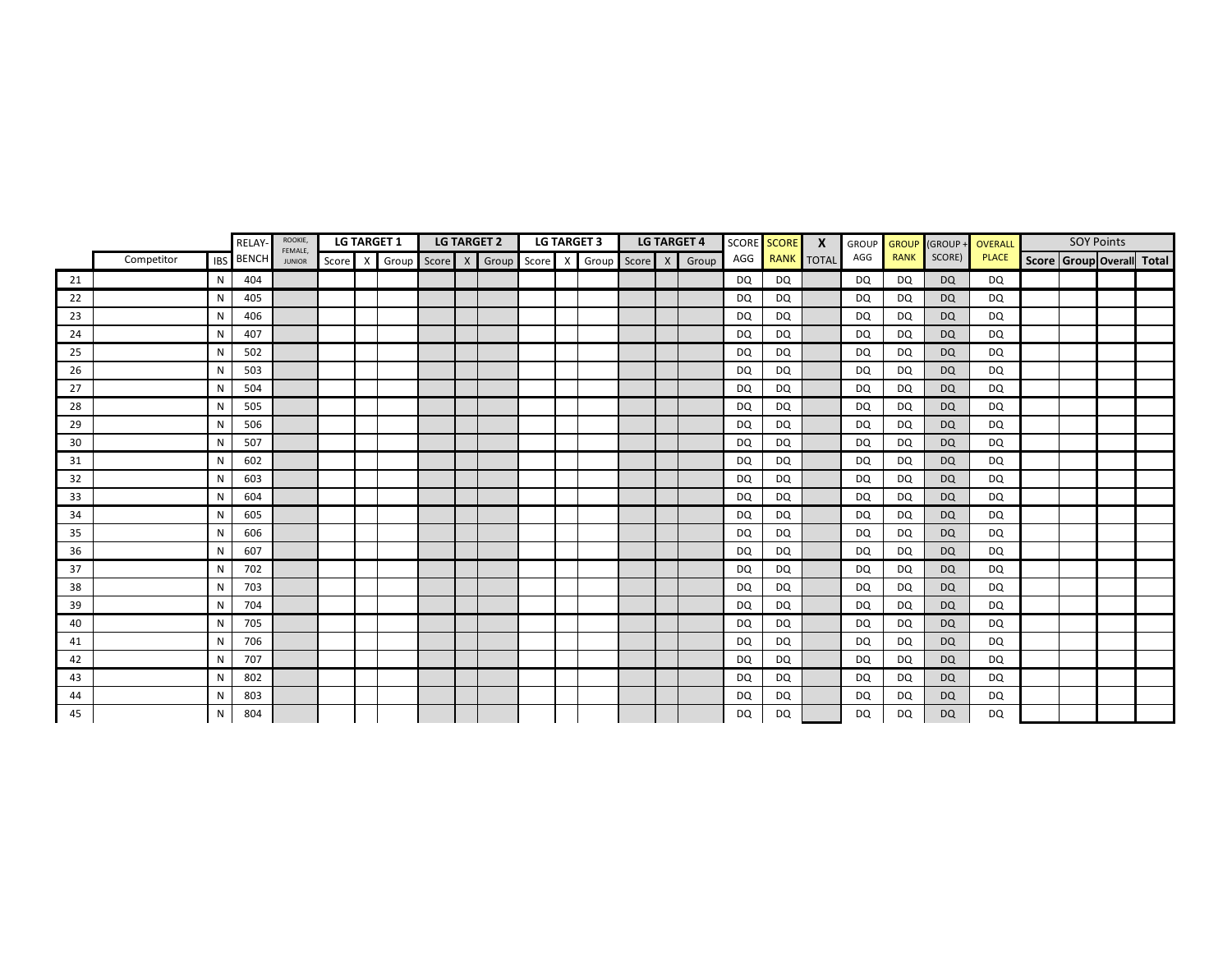## **Grant County Elbow Lake Heavy Gun Equipment List 5/21/2022**

|                | Competitor               |    | Caliber  | Action    | Barrel      | <b>Stock</b>          | Scope      | Powder      | <b>Bullet</b> | Gunsmith    |
|----------------|--------------------------|----|----------|-----------|-------------|-----------------------|------------|-------------|---------------|-------------|
| $\mathbf{1}$   | Robert DiRose            | HG | 6 BRA    | Bat       | Kreiger     | LRB                   | Nightforce | H4895       | <b>Barts</b>  | Wheeler     |
| $\overline{2}$ | James Salwei             | HG | 6 BRA    | Nesika    | Kreiger     | <b>B&amp;D Supply</b> | Nightforce | <b>RE15</b> | Berger        | Self        |
| 3              | Eric Sandhoff            | HG | 6BR      | Haverkamp | Kreiger     | <b>KSA</b>            | Delta      |             | Vapor Trail   | Wahlstrom   |
| 4              | Dave Huffman             | HG | 6 BRA    | Panda     | Hawk Hill   | Wheeler               | Nightforce | H4895       | <b>Barts</b>  | North Ridge |
| 5              | Dean Kapphahn            | HG | 6 BRX    | Bat       | Kreiger     | McMillan              | Sightron   | Varget      | Berger        | Wahlstrom   |
| 6              | <b>Greg Wahlstrom</b>    | HG | 6BR      | Bat       | Kreiger     | McMillan              | Nightforce | Varget      | Berger        | Self        |
| $\overline{7}$ | Paul Hilgedick           | HG | 6 DASHER | Stolle    | Lilja       | Self                  | Nightforce | Varget      | Berger        | Self        |
| 8              | <b>Richard Southwick</b> | HG | 6BR      | Savage    | <b>Brux</b> | Factory               | Nightforce | Varget      | Berger        | Self        |
| 9              | Evan Tweed               | HG | 6 mm     | 700       | Benchmark   | McMillan              | March      | Varget      |               | Spooner     |
| 10             | <b>Steve Hoskin</b>      | HG | 6 mm     | Bat       | <b>Brux</b> | Self                  | Sightron   | Varget      | Berger        | Self        |
| 11             |                          | HG |          |           |             |                       |            |             |               |             |
| 12             |                          | HG |          |           |             |                       |            |             |               |             |
| 13             |                          | HG |          |           |             |                       |            |             |               |             |
| 14             |                          | HG |          |           |             |                       |            |             |               |             |
| 15             |                          | HG |          |           |             |                       |            |             |               |             |
| 16             |                          | HG |          |           |             |                       |            |             |               |             |
| 17             |                          | HG |          |           |             |                       |            |             |               |             |
| 18             |                          | HG |          |           |             |                       |            |             |               |             |
| 19             |                          | HG |          |           |             |                       |            |             |               |             |
| 20             |                          | HG |          |           |             |                       |            |             |               |             |
| 21             |                          | HG |          |           |             |                       |            |             |               |             |
| 22             |                          | HG |          |           |             |                       |            |             |               |             |
| 23             |                          | HG |          |           |             |                       |            |             |               |             |
| 24             |                          | HG |          |           |             |                       |            |             |               |             |
| 25             |                          | HG |          |           |             |                       |            |             |               |             |
| 26             |                          | HG |          |           |             |                       |            |             |               |             |
| 27             |                          | HG |          |           |             |                       |            |             |               |             |
| 28             |                          | HG |          |           |             |                       |            |             |               |             |
| 29             |                          | HG |          |           |             |                       |            |             |               |             |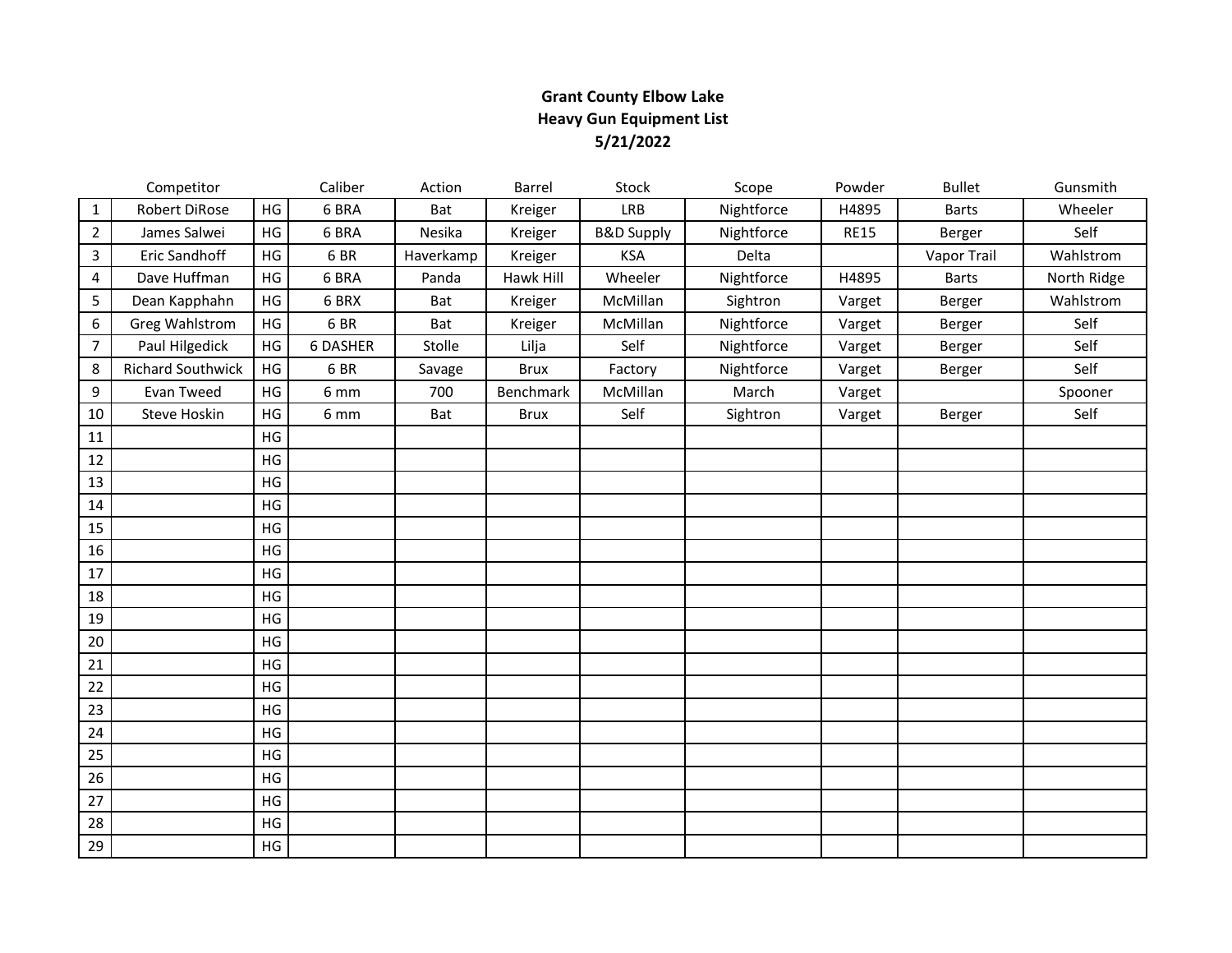## **Grant County Elbow Lake Heavy Gun Equipment List 5/21/2022**

|    | Competitor    | Caliber | Action | Barrel | Stock | Scope | Powder | <b>Bullet</b> | Gunsmith |
|----|---------------|---------|--------|--------|-------|-------|--------|---------------|----------|
| 30 | HG            |         |        |        |       |       |        |               |          |
| 31 | HG            |         |        |        |       |       |        |               |          |
| 32 | HG            |         |        |        |       |       |        |               |          |
| 33 | HG            |         |        |        |       |       |        |               |          |
| 34 | HG            |         |        |        |       |       |        |               |          |
| 35 | HG            |         |        |        |       |       |        |               |          |
| 36 | HG            |         |        |        |       |       |        |               |          |
| 37 | HG            |         |        |        |       |       |        |               |          |
| 38 | HG            |         |        |        |       |       |        |               |          |
| 39 | HG            |         |        |        |       |       |        |               |          |
| 40 | HG            |         |        |        |       |       |        |               |          |
| 41 | $\mathsf{HG}$ |         |        |        |       |       |        |               |          |
| 42 | HG            |         |        |        |       |       |        |               |          |
| 43 | HG            |         |        |        |       |       |        |               |          |
| 44 | HG            |         |        |        |       |       |        |               |          |
| 45 | HG            |         |        |        |       |       |        |               |          |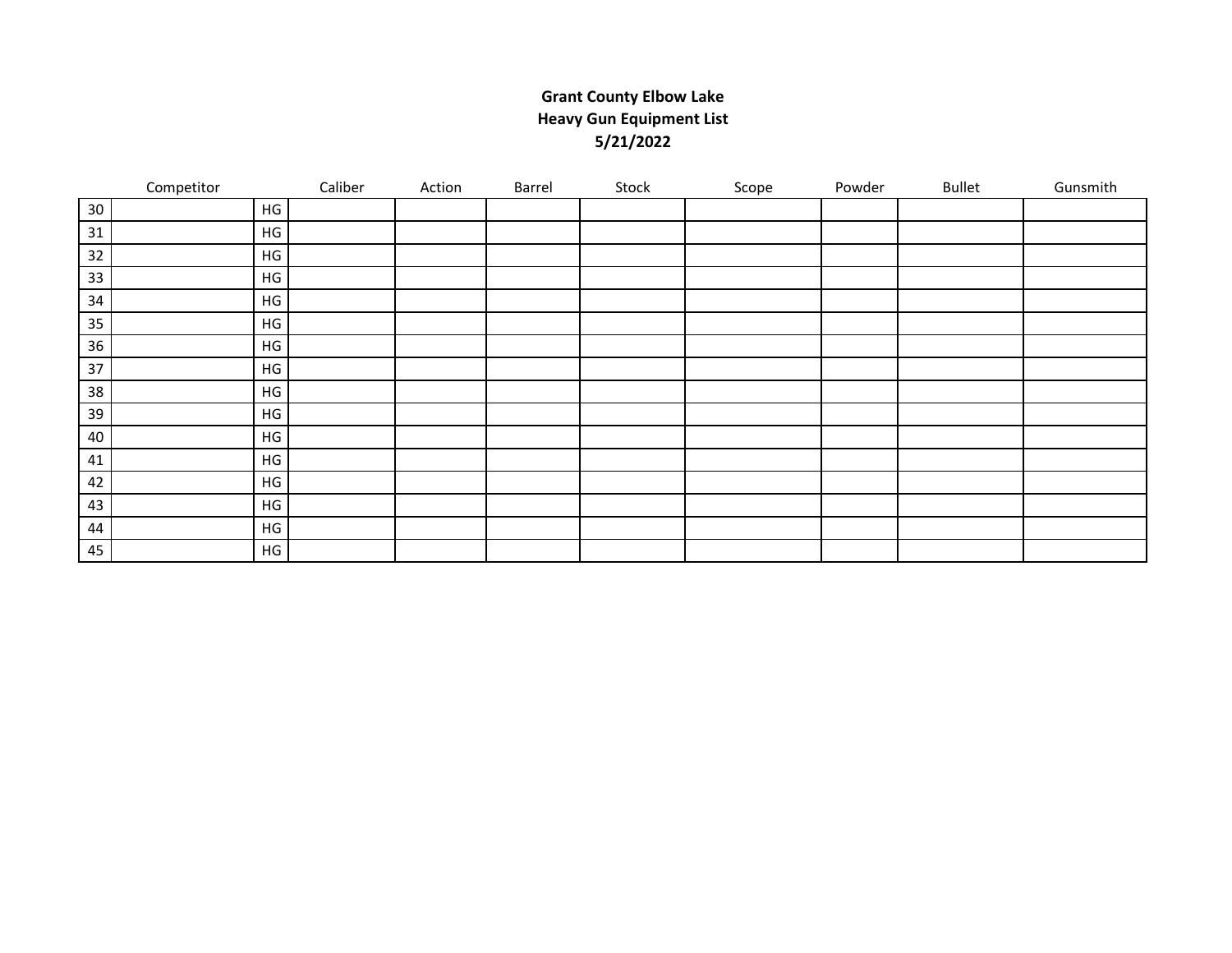## **Grant County Elbow Lake Light Gun Equipment List 5/21/2022**

|                | Competitor               |    | Caliber  | Action    | Barrel      | Stock                 | Scope      | Powder      | <b>Bullet</b> | Gunsmith   |
|----------------|--------------------------|----|----------|-----------|-------------|-----------------------|------------|-------------|---------------|------------|
| $\mathbf{1}$   | Robert DiRose            | LG | 6 BRA    | Bat       | Kreiger     | LRB                   | Nightforce | H4895       | <b>Barts</b>  | Wheeler    |
| $\overline{2}$ | James Salwei             | LG | 6 BRA    | Bat       | Kreiger     | <b>B&amp;D Supply</b> | Nightforce | <b>RE15</b> | Berger        | Self       |
| 3              | Eric Sandhoff            | LG | 6BR      | Haverkamp | Kreiger     | <b>KSA</b>            | Delta      |             | Vapor Trail   | Wahlstrom  |
| 4              | Dave Huffman             | LG | 6 BRA    | Borden    | Lilja       | Wheeler               | Vortex     | H4895       | Vapor Trail   | NorthRidge |
| 5              | Dean Kapphahn            | LG | 6 DASHER | Bat       | Kreiger     | McMillan              | Kahles     | Varget      | <b>BLT</b>    | Wahlstrom  |
| 6              | <b>Greg Wahlstrom</b>    | LG | 6BR      | Bat       | Kreiger     | McMillan              | Nightforce | Varget      | Berger        | Self       |
| $\overline{7}$ | Paul Hilgedick           | LG | 6 DASHER | Bat       | Kreiger     | Kinsley               | Nightforce | Varget      | Berger        | Self       |
| 8              | <b>Richard Southwick</b> | LG | 6BR      | Savage    | Kreiger     | SSS                   | Nightforce | Varget      | Berger        | Self       |
| 9              | Evan Tweed               | LG | 6 mm     | 700       | Benchmark   | McMillan              | March      | Varget      |               | Spooner    |
| 10             | Steve Hoskin             | LG | 6 mm     | Bat       | <b>Brux</b> | Self                  | Sightron   | Varget      | Berger        | Self       |
| 11             |                          | LG |          |           |             |                       |            |             |               |            |
| 12             |                          | LG |          |           |             |                       |            |             |               |            |
| 13             |                          | LG |          |           |             |                       |            |             |               |            |
| 14             |                          | LG |          |           |             |                       |            |             |               |            |
| 15             |                          | LG |          |           |             |                       |            |             |               |            |
| 16             |                          | LG |          |           |             |                       |            |             |               |            |
| 17             |                          | LG |          |           |             |                       |            |             |               |            |
| 18             |                          | LG |          |           |             |                       |            |             |               |            |
| 19             |                          | LG |          |           |             |                       |            |             |               |            |
| 20             |                          | LG |          |           |             |                       |            |             |               |            |
| 21             |                          | LG |          |           |             |                       |            |             |               |            |
| 22             |                          | LG |          |           |             |                       |            |             |               |            |
| 23             |                          | LG |          |           |             |                       |            |             |               |            |
| 24             |                          | LG |          |           |             |                       |            |             |               |            |
| 25             |                          | LG |          |           |             |                       |            |             |               |            |
| 26             |                          | LG |          |           |             |                       |            |             |               |            |
| 27             |                          | LG |          |           |             |                       |            |             |               |            |
| 28             |                          | LG |          |           |             |                       |            |             |               |            |
| 29             |                          | LG |          |           |             |                       |            |             |               |            |
| 30             |                          | LG |          |           |             |                       |            |             |               |            |
| 31             |                          | LG |          |           |             |                       |            |             |               |            |